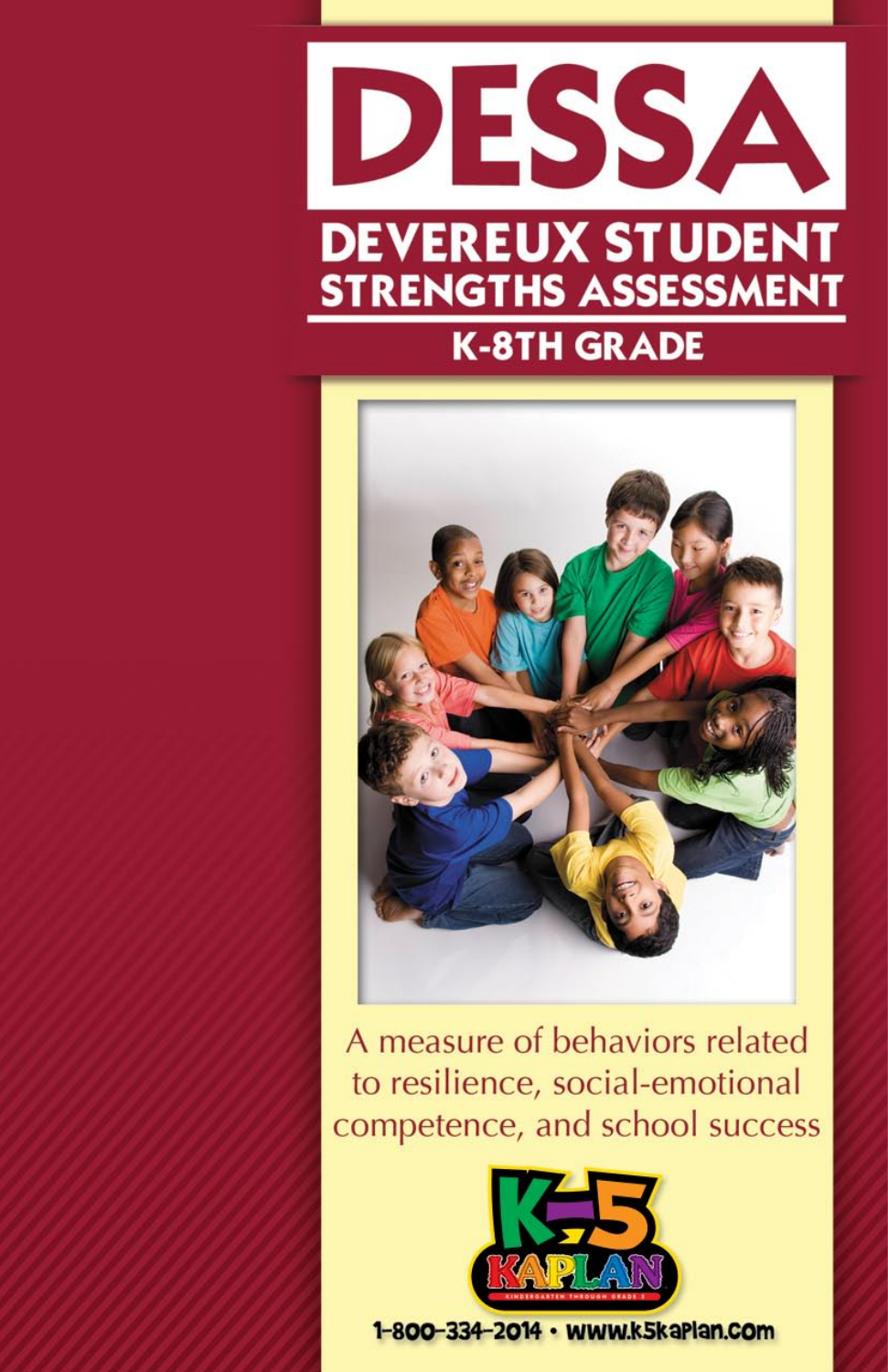### **What Is the DESSA?**

The DESSA, is a standardized, strength-based measure of social-emotional competencies of children in kindergarten through the  $8<sup>th</sup>$  grade. Grounded in resilience theory, the DESSA provides user-friendly, practical tools that meet the highest professional standards. With the DESSA, parents, teachers, and after school program staff can assess social-emotional skills related to school and life success. Administration time is less than ten minutes.

## **Why Should I Use the DESSA?**

- Assess skills related to social-emotional competence, resilience, and academic success
- Measure outcomes of social-emotional learning programs, and compliance with social-emotional learning standards at the child, class, school, and district level
- Identify children at risk of developing socialemotional problems
- Identify social-emotional strengths and needs for individualized education programs (IEPs)
- Enhance teacher practice with unique interpretation tools found only in the DESSA and other Devereux assessments
- User-friendly, no special training or certification required

**Nationally normed on 2,500 children, the DESSA continues the tradition of meaningful, practical and empirically sound evaluation of children's strengths established by the Devereux Early Childhood Assesment.**

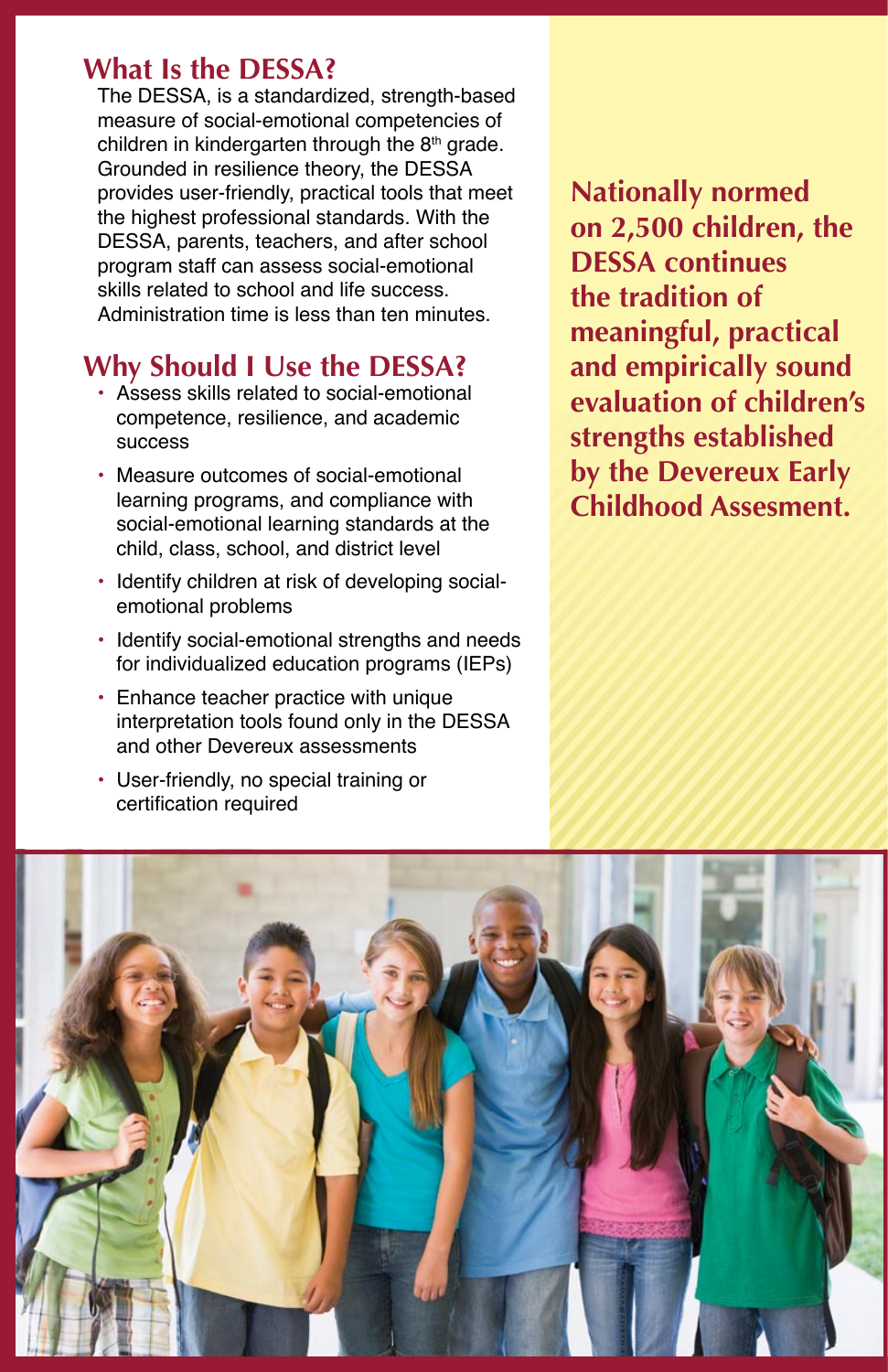# **The DESSA is an empirically sound, strength-based assessment at all three levels of intervention:**

### **At the universal (Tier I) level –**

- Assess all children for social-emotional strengths and areas needing further development
- Assess the outcomes of social-emotional learning and school-wide positive behavior support programs

### **At the targeted (Tier II) level –**

- Identify children at risk
- Identify specific social-emotional competencies that need further development

### **At the indicated (Tier III) level –**

- Contribute to eligibility determinations
- Identify meaningful strength statements for IEPs
- Facilitate parent collaboration



## **DESSA Includes:**

Grades K-8. The DESSA complete kit includes the manual, norms reference card, and 25 paper record forms in a vinyl portfolio. A classroom profile, which identifies common student strengths and needs, can be downloaded from www.k5kaplan.com.

| 16430 DESSA Complete Kit                  | \$115.95 |
|-------------------------------------------|----------|
| 16195 DESSA Manual (only)                 | 74.95    |
| 16143 Norms Reference Card                | 6.95     |
| 16056 Paper Record Forms (25)             | 39.95    |
| <b>16484 Online Administration Record</b> |          |
| Forms & Scoring Report (25)               | 32.25    |



## **DESSA Features:**

- 72 items
- Standardization sample (*n*=2,500) reflects the diversity of children today
- Established reliability and validity
- • Individual child and classroom profiles
- Advanced interpretation including rater comparison and outcome evaluation

## **72 Strength-Based Items Comprise These 8 Scales:**

- Optimistic Thinking
- Relationship Skills
- Self-Awareness
- Personal Responsibility
- Self-Management
- Goal-Directed Behavior
- Social-Awareness
- Decision Making

## **Online:**

- On-line administration, scoring and individual student reports available
- Free downloadable classroom profile

**Professional Development Available Call 1- 866-TRAIN-US for more information**